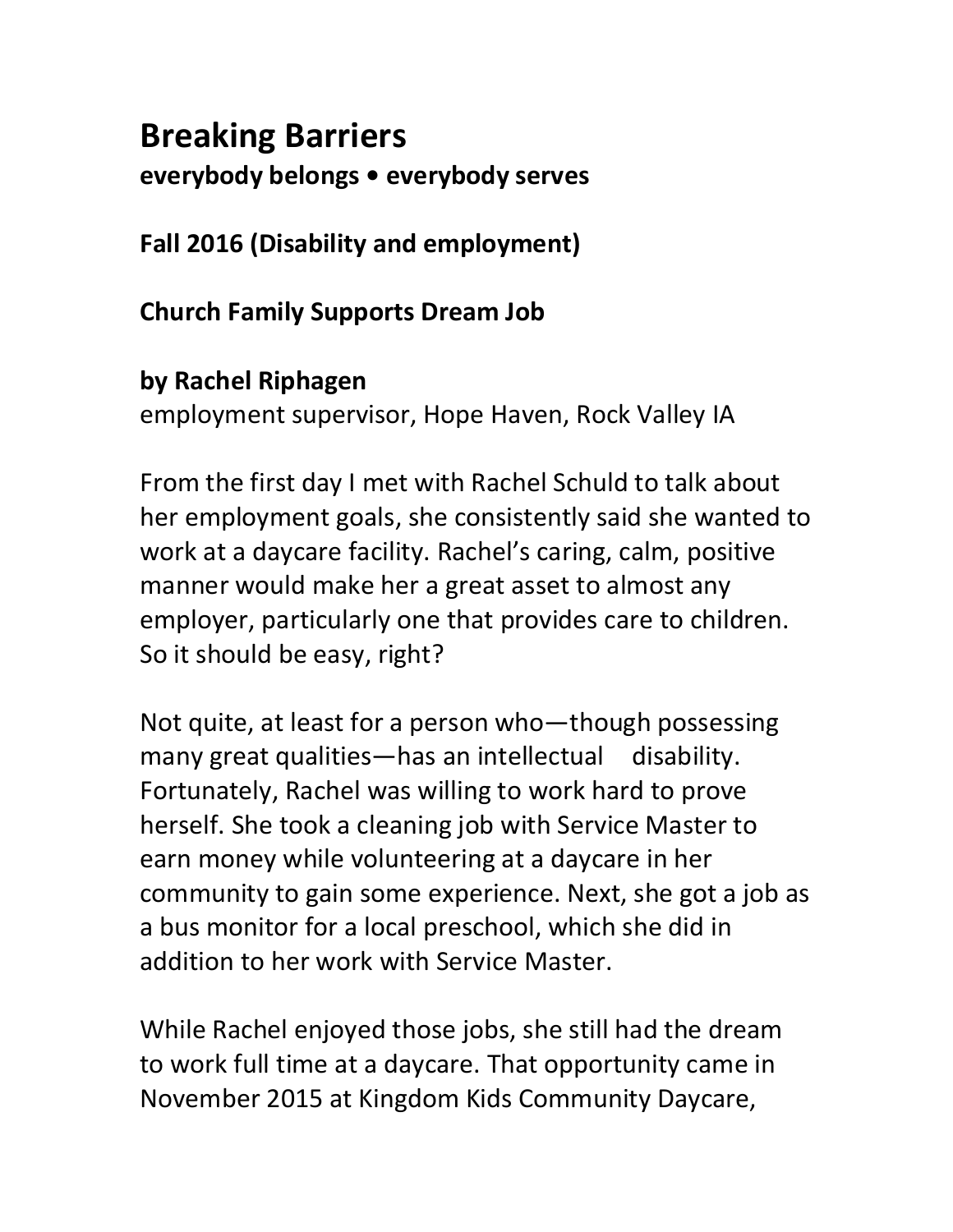which was looking for someone to work 30-40 hours a week in the toddler and infant rooms. Rachel interviewed for the job and was offered a position on the spot! Perfect, right?

Not quite, since Kingdom Kids is located 15 miles from where Rachel lives and public transit is virtually nonexistent in rural northwest Iowa. Rachel is working towards getting her driver's license, but doesn't have it yet.

Rachel and Ellen (her aunt and guardian) came up with the idea of talking to fellow members of Trinity CRC in Rock Valley to see if any would be willing to help out with rides. The response has been overwhelming. Church members sign up weekly to get Rachel to and from work each day, and Rachel pays them a small stipend to say thank you (though many volunteers have yet to cash those checks). Without the support of her church family, Rachel's dream of working with children might not have happened.

Rachel loves her job and the kids she gets to work with, and they love her. Thanks to the support of many individuals, those kids benefit from Rachel's creative and loving spirit every day.

# **Themes**

Fall 2016—**Disability and employment.** Although the unemployment rate of people with disabilities is about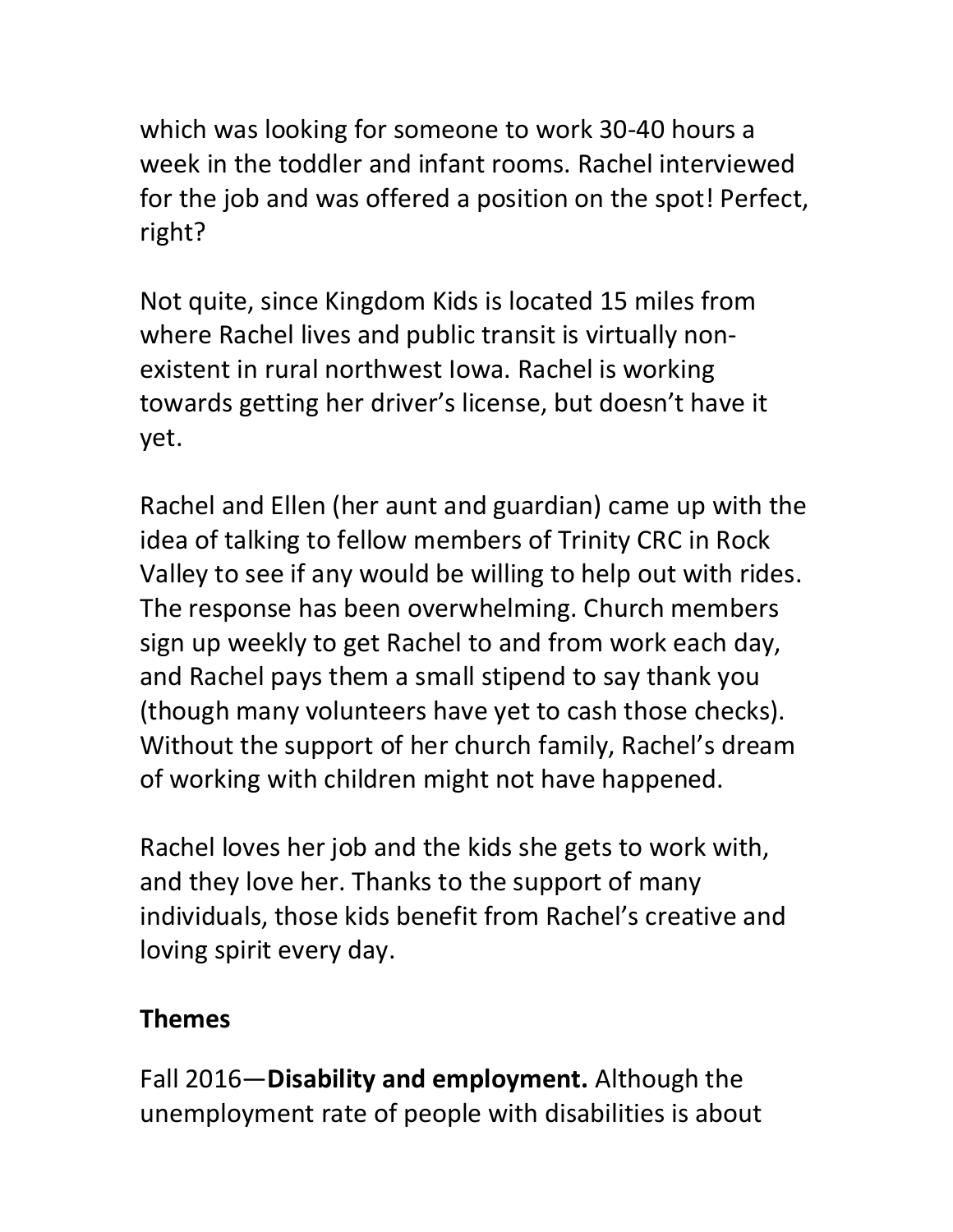double that of people without disabilities, both employers that have hired people with disabilities and people with disabilities who have found employment have stories to tell.

Winter 2017—**Disability and spiritual practice.** As someone who belongs—body and soul, in life and in death—to Jesus Christ, how has living with a disability shaped your own spiritual practice? Where do disability and your devotional life intersect? Please send us a note reflecting on your experience by **November 1, 2016.**

Spring 2017—**Paid caregivers.** Many people with disabilities receive supports from other people. If you hire and manage caregivers for your own support, receive support in a group home or other living situation, have a loved one who receives paid support, or if you are paid to give care to a person or persons with disabilities, please send us a note about your experiences by **February 1, 2017.**

Email: mstephenson@crcna.org • [tdeyoung@rca.org](mailto:tdeyoung@rca.org)

**Stephanie an MVP in Proving Herself**

**by Sandy Uthoff** Rockford (MI) Reformed Church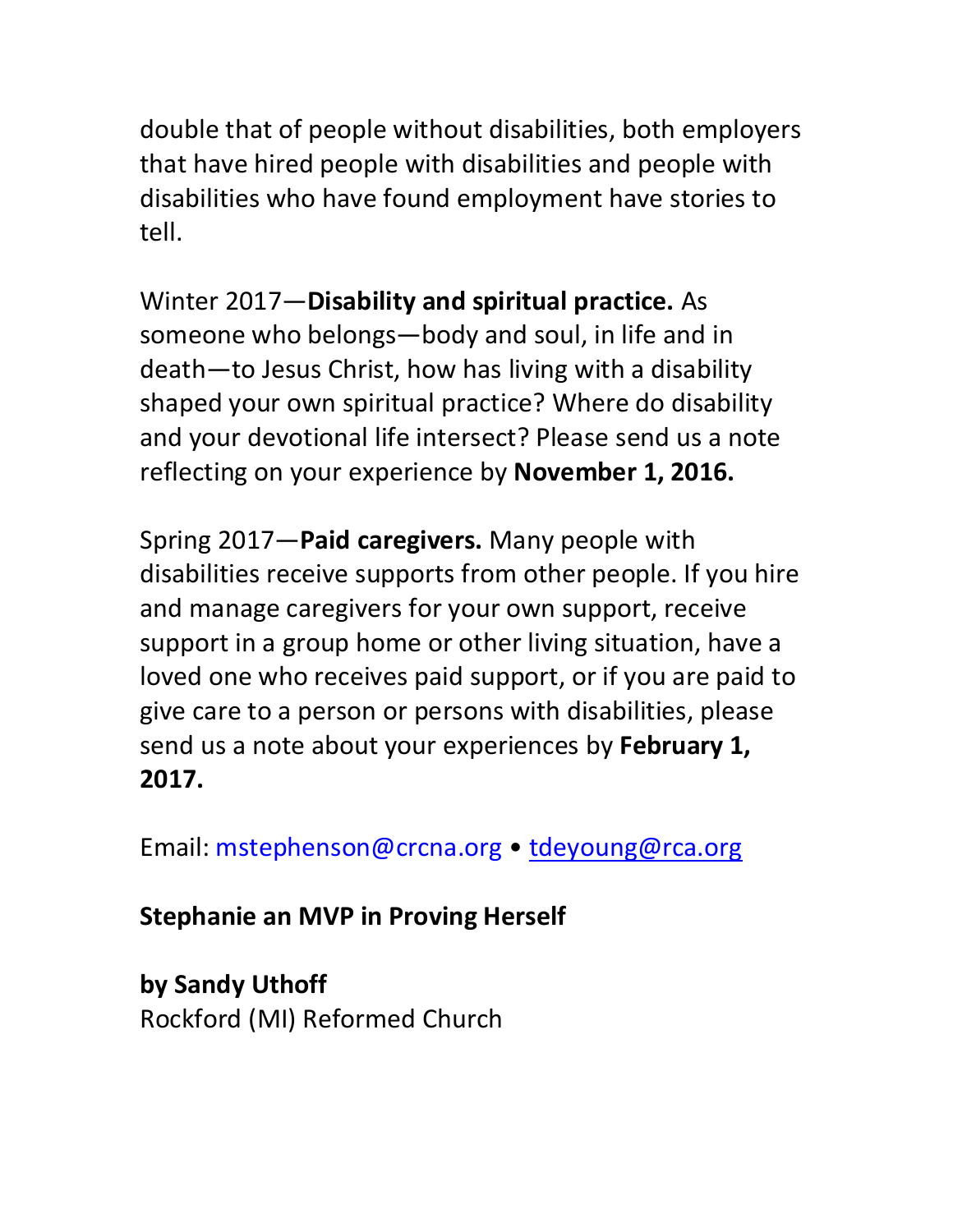Our daughter Stephanie is 33 years old and has lived with disabilities since she was born prematurely at 27 weeks gestation. She is learning disabled, has mild balance issues due to cerebral palsy, and lives at home. She is engaging and has many friends.

After high school she was enrolled in a few communitybased programs that placed learning-disabled adults into businesses to get work experience. Stephanie was placed in a health fitness club, where her job involved doing laundry, vacuuming, and folding towels. Her hours were short, usually in the morning. When this school-based program was completed, she became employed with the fitness club—in part because they appreciated her work ethic and desire to please. We were excited that she had a job that she looked forward to, gave her something to do, and was a source of pride.

When the club was purchased by another health fitness organization a couple years later, we thought she would continue in her role there—until we learned that all employees had to reapply for their jobs. This was the first time Stephanie would have to sell herself in a job interview, and we were all nervous. Many club members were cheering her on.

The interview went very well. She answered the questions asked and felt good about how it went. Though her parents were not as confident as Stephanie, she was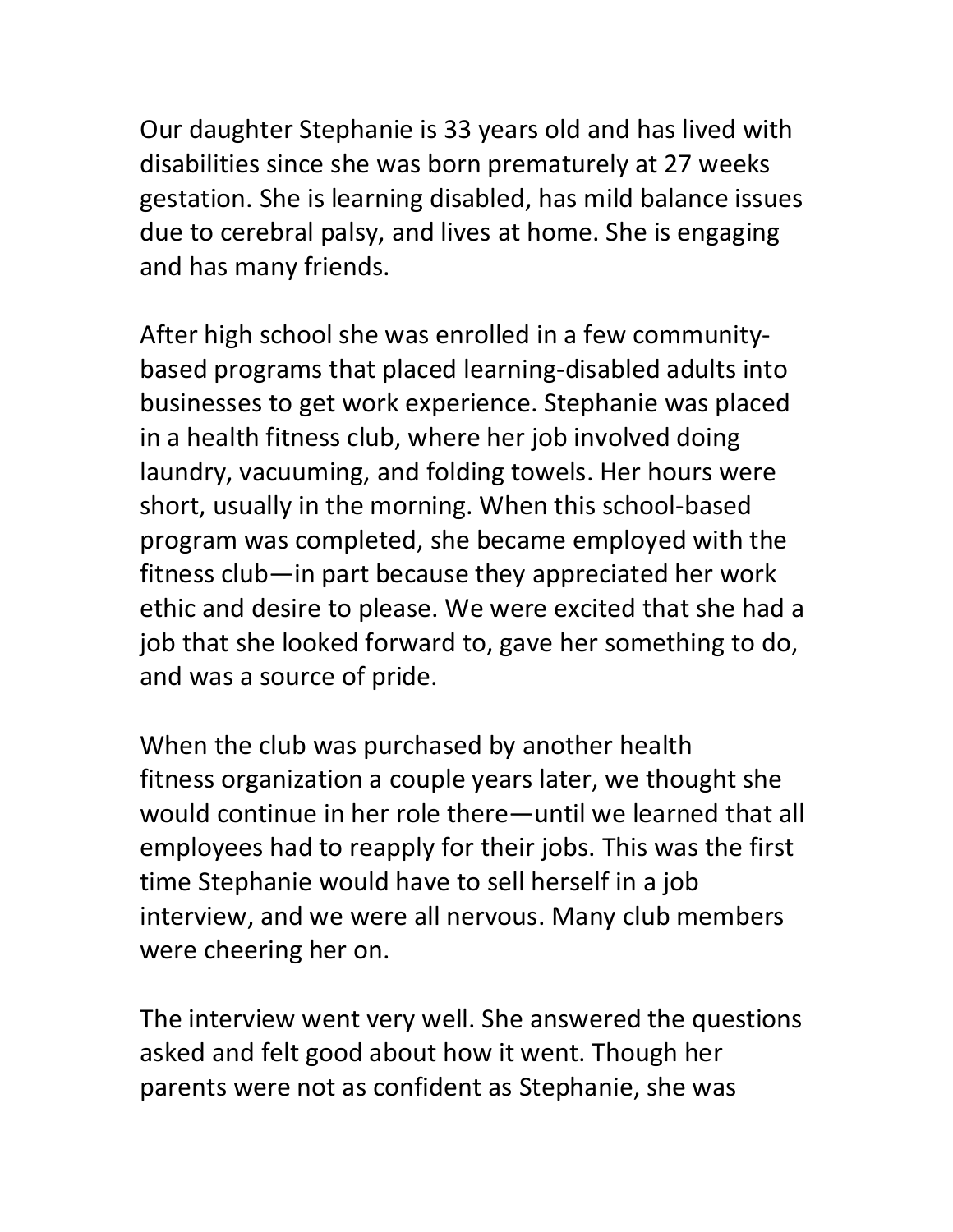rehired and did it all by herself.

Her job today with MVP Athletic Club is to pick up towels, run the washers and dryers, pick up the lockerrooms, clean lockers, and help wherever needed. She works fourhour shifts three days a week, and it's perfect for her. We bring her to work and a Hope Network bus brings her home.

Employment has given Stephanie so much self worth, and she has made many friends through the club. Employees respect her as part of the team, and she is dedicated to her job and coworkers. We are blessed to have a fitness club in our community that sees the value in each individual, gives them a chance to be employed, and in turn allows them to give back to the community.

#### **Work Blends Heart and Hand**

## **by Gerry Koning**

Trinity CRC, Grandville MI

Our daughter Leslie does not qualify for any type of sheltered workshop employment programs due to the severity of her disability. However, this does not mean that she cannot have a meaningful job or even a business. With this in mind we have started a limited liability company for Leslie called Heart in Hand Birdseed, LLC. Leslie produces birdseed blends and sells them.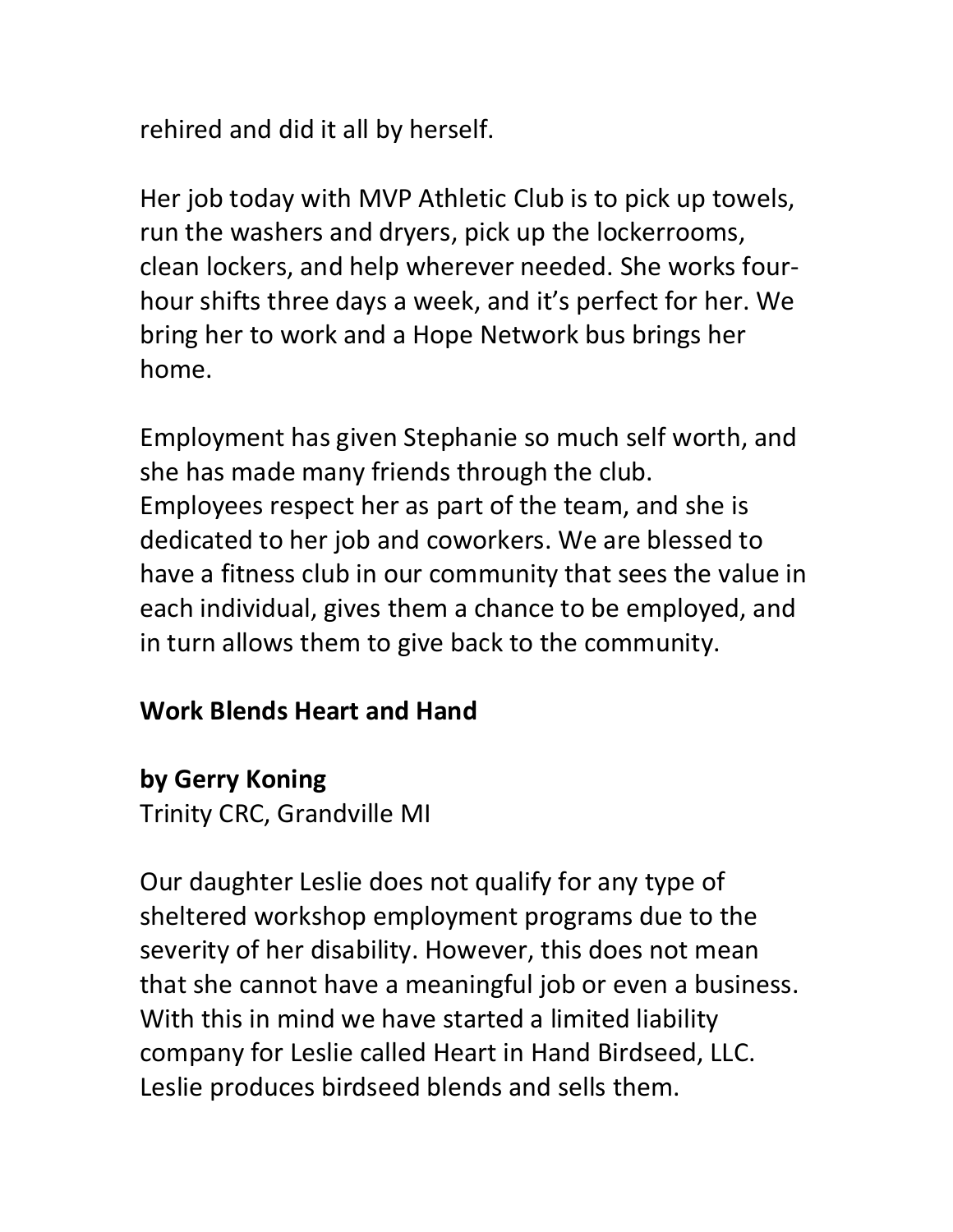Part of Leslie's therapy program includes hand-over-hand therapy. This means that when Leslie's caregivers brush her hair, they put their hand over Leslie's hand and together brush her hair. This is the same for washing her face and brushing her teeth. So we thought that we could use this concept to help Leslie mix special birdseed blends. We buy the various ingredients in bulk and then place them in shallow boxes around her wheelchair. Then, hand over hand, she scoops just the right amount of each ingredient. Hand over hand, she mixes the ingredients into her special birdseed blend. Hand over hand, she pours the birdseed into plastic bags and staples a label on the top of each one. At present she is selling these bags of birdseed

This is a slow process, but we are not working for volume or big paychecks. We do this so that Leslie, who loves to watch birds, can find joy in doing something productive and somewhat profitable. It provides good therapy for her; it allows her to use her God-given gifts and to provide something for herself; and, we believe, it gives her a sense of accomplish-ment. These are all things that everybody in this world should be able to attain.

## **Serving Students with Empathy**

at a farmer's market near her home.

**by Pete Gordon** LaGrave CRC, Grand Rapids MI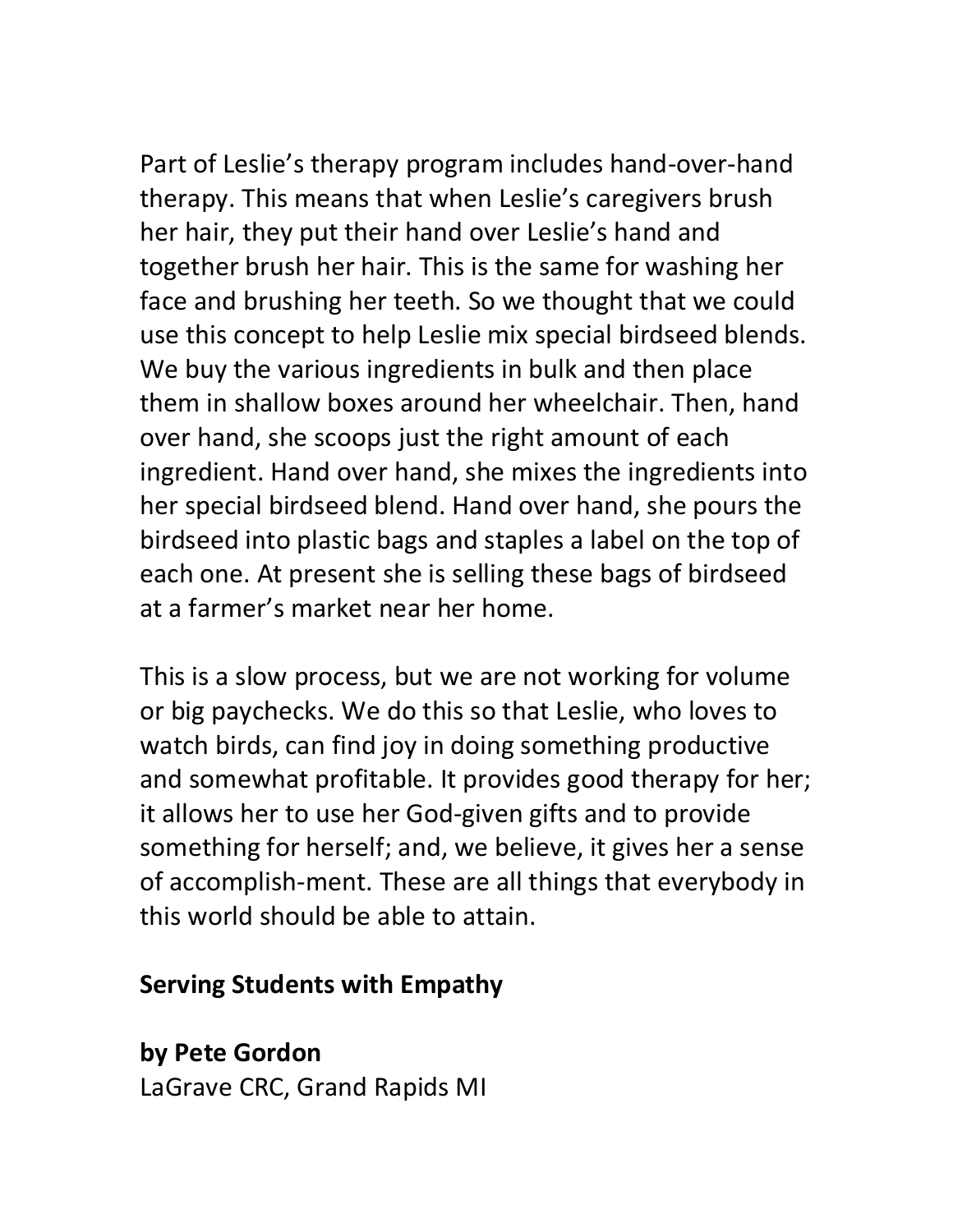I am a person with disabilities. I have severe hearing loss, learning disabilities, and processing disorder. I speech read and have hearing aids, but these are only supplemental.

Throughout much of my academic life, from elementary school to seminary, I've been in special education classes, remedial classes, and on academic probation.

I was admitted to college on proba-tion. I was required to take academic support classes (no credit), but was charged tuition for them just the same. I was already behind in my freshman year. I graduated a year after the rest of my class.

I needed to find work, normally hard for anyone, despite disabilities. The first job I found after college was part-time janitor and stock boy in a clothing store. My hours were constantly reduced.

I went to seminary, under restrictions and on probation. I received a two-year degree in four years. While working in churches as part of my education, I was sometimes told by well-meaning pastors that the ministry was "no place for a deaf person." After seminary I worked a series of restaurant jobs ranging from dishwasher, to busboy, to short-order cook. Although there is nothing wrong with any of these jobs, my employment experiences were peppered with managers not understanding my disabilities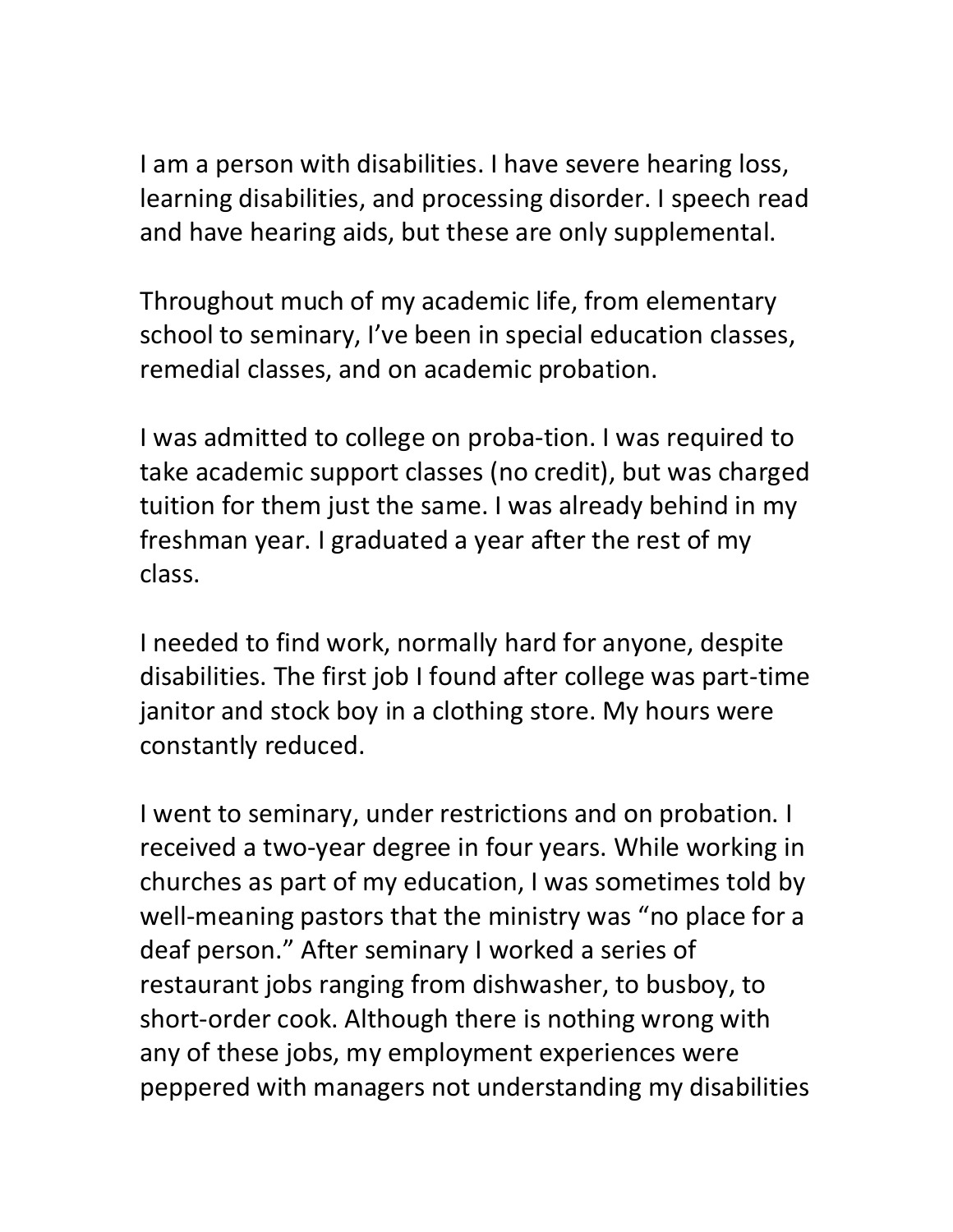and responding by reducing my hours, altering my job description in an attempt to help me, or even encouraging me to quit.

In 1993, I began work in group homes and sheltered workshops for people with disabilities. That work lasted for eighteen years until I was "downsized"—my employer citing my disabilities as a major consideration in my termination.

Through prayer and good advice, I went on to do a second stint in seminary and, eventually, to become a commissioned pastor. Now I work as a campus pastor to students with disabilities facing many of the same challenges I did and still face. Jabez Ministries@GRCC (1 Chronicles 4:9-10) focuses on discipling students with disabilities as they realize goals in higher education.

#### **Employment Partnership a Win-Win**

## **by Becky Oudshoorn**

Evergreen Ministries (CRC), Hudsonville MI

Preferred Employment and Living Supports (PELS) and Walters Gardens Inc. (WG) began working together to create jobs for adults with disabilities. The two businesses, both passionate about supporting the local community and offering inclusion, worked to place seven people at Walters in plant processing and custodial positions. "This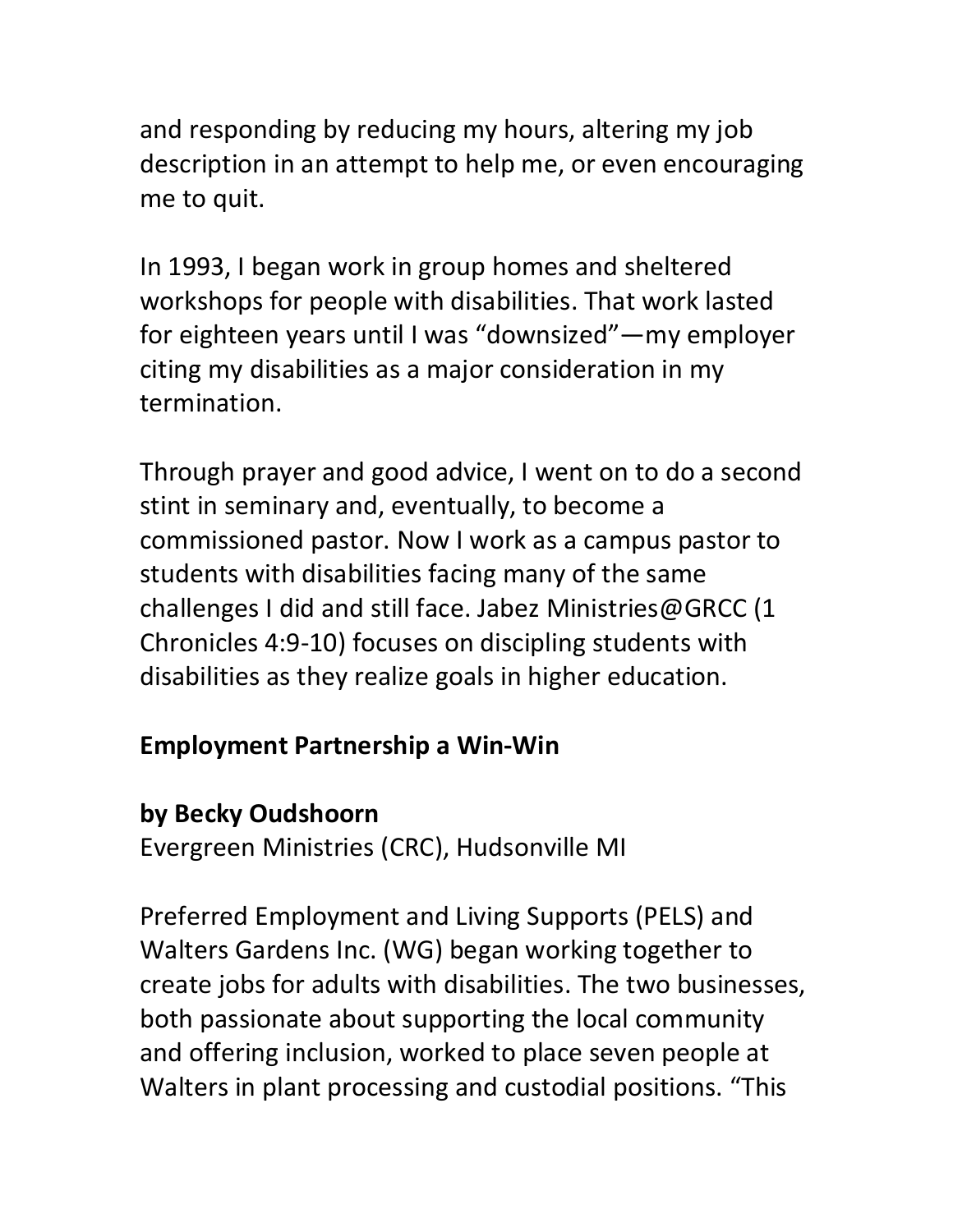entire project and partnership has been very uplifting for all involved," said PELS president Deb Tober.

PELS staff provided the screening of applicants and on-thejob tryouts. WG and PELS worked together to make necessary accommodations including on-site job coaches to eliminate specific barriers for workers. Fulltime employment has been a barrier for many adults with disabilities, but WG was willing to offer part-time schedules for these employees.

WG greenhouse processing manager Cherry Medrano said she selects work assignments for the group that will allow for the greatest success. Although it took some time for her staff to become comfortable with the workers hired in from PELS, Medrano now sees employees working side by side, sharing in celebrations and break times together.

"Self-confidence is by far one of the things I have seen increase in our clients," job coach Dave Saylor said. "They have a sense of purpose. They rise to the challenge every time."

As human resource director at Walters Gardens, I have been pleased with the process of working with PELS and having the support of PELS staff. The work ethic of PELS workers is outstanding.

# **'I Am Glad When I Can Help Others'**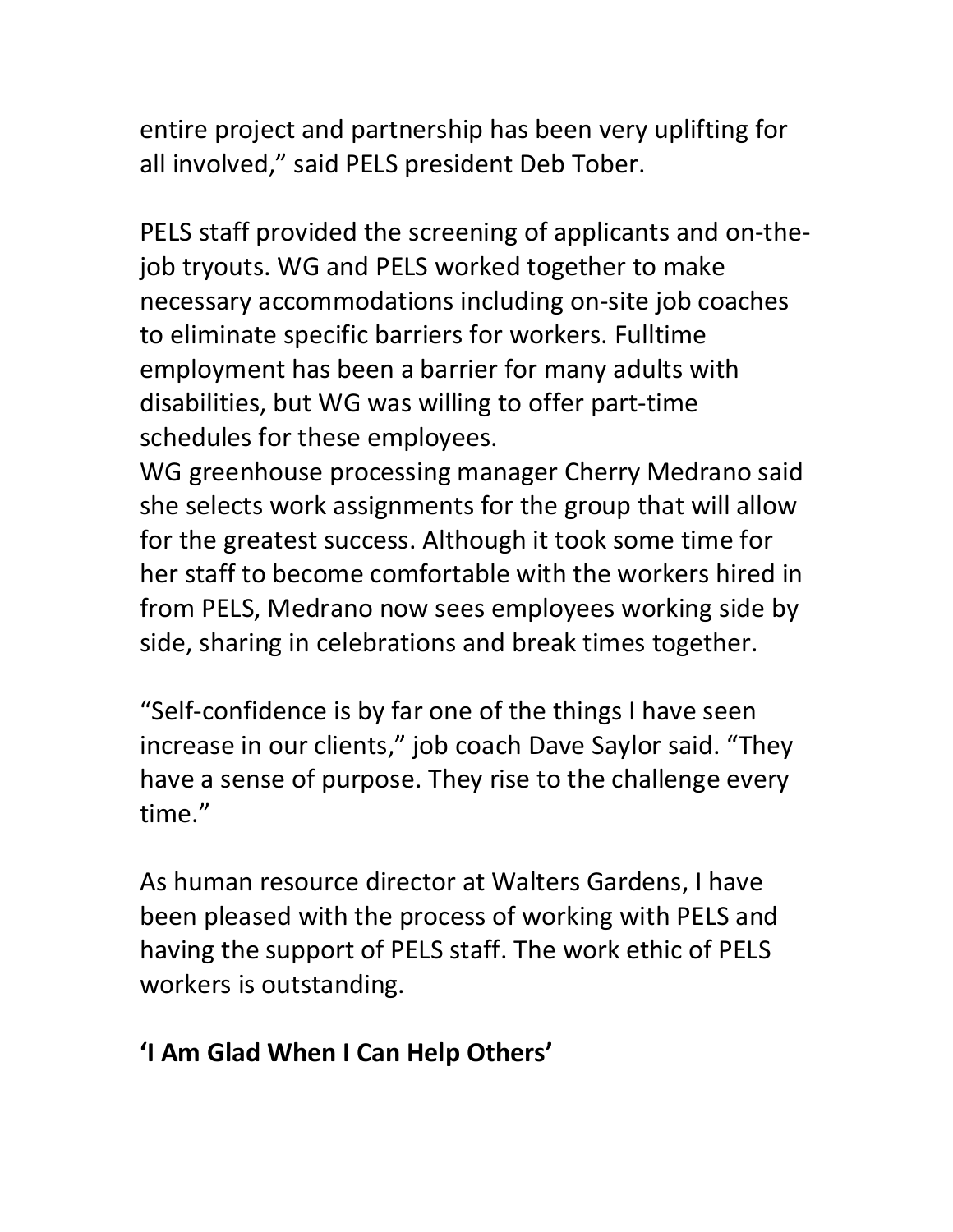#### **by Diana Wallingford** Mountainview CRC, Grimsby ON

When I was three years old my mother died. I have never known my father, but when I was seven years old I was blessed with two loving parents, Jerry and Helena Zantingh. They knew I had special needs, and over the years they have helped me to care for myself.

When the chaplain of Shalom Manor, a Christian home for seniors, told me more than 20 years ago that the home was looking for a young lady who could make the beds and tidy the rooms for the residents every morning, I applied and was hired. After some time I was asked to work in the laundry room and that is what I am doing now. I really like it there.

Most of the people I work with call me Smiley, because I guess I smile a lot. I like the people I work with, and I am happy I can serve so many elderly

people. My supervisor thinks that I am doing an excellent job and that I am a blessing to the residents and to many of the people I work with.

I may have some special needs, but I am glad when I can help others in their needs. In our church I am a member of our Friendship Club. When we had a Friendship service last year, I was asked to read the Bible lesson. My pastor said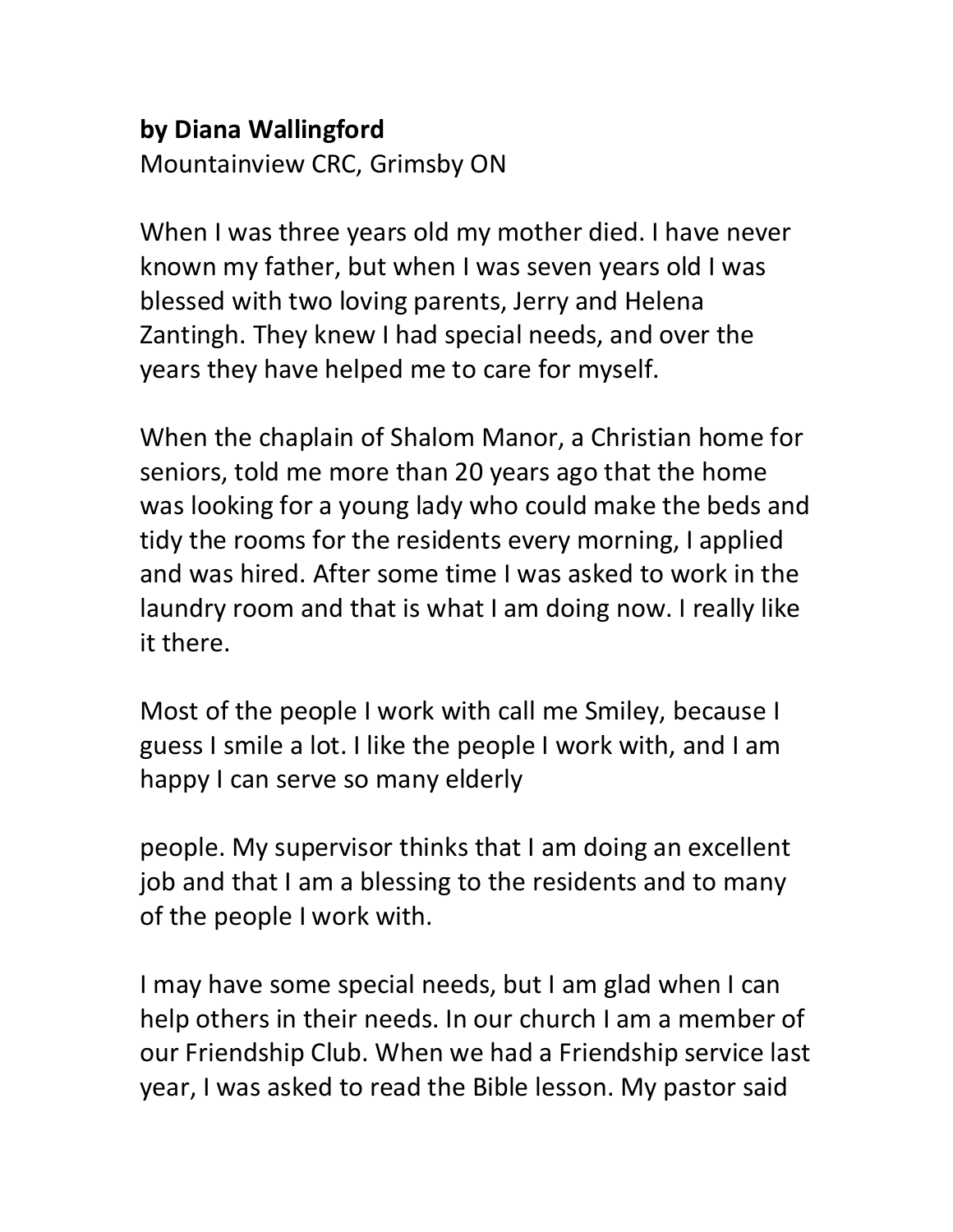that I did a good job and that he would ask me to do it again.

God is really good to me. I have loving parents, many friends, and a wonderful church. I hope I can continue to work in the laundry room of Shalom Manor for a long time yet.

# **Editor's Note Employment Connections**

Besides the obvious benefit of income, for most people work is a blessing that contributes to healthy self-esteem, physical and emotional health, and life expectancy. From the beginning, God called people to participate with him in the work of caring for creation (Genesis 1:28, 2:15).

Before the Industrial Revolution, I would guess that everyone, except people with the most severe disabilities, contributed their part to the needs of the household.

Work has changed dramatically since the time most people farmed the land, and many people with disabilities have been left out. In the U.S. and in Canada, the employment rate of adults with disabilities is below 50 percent.

This issue of Breaking Barriers features stories of people with mild, moderate, and severe disabilities who have